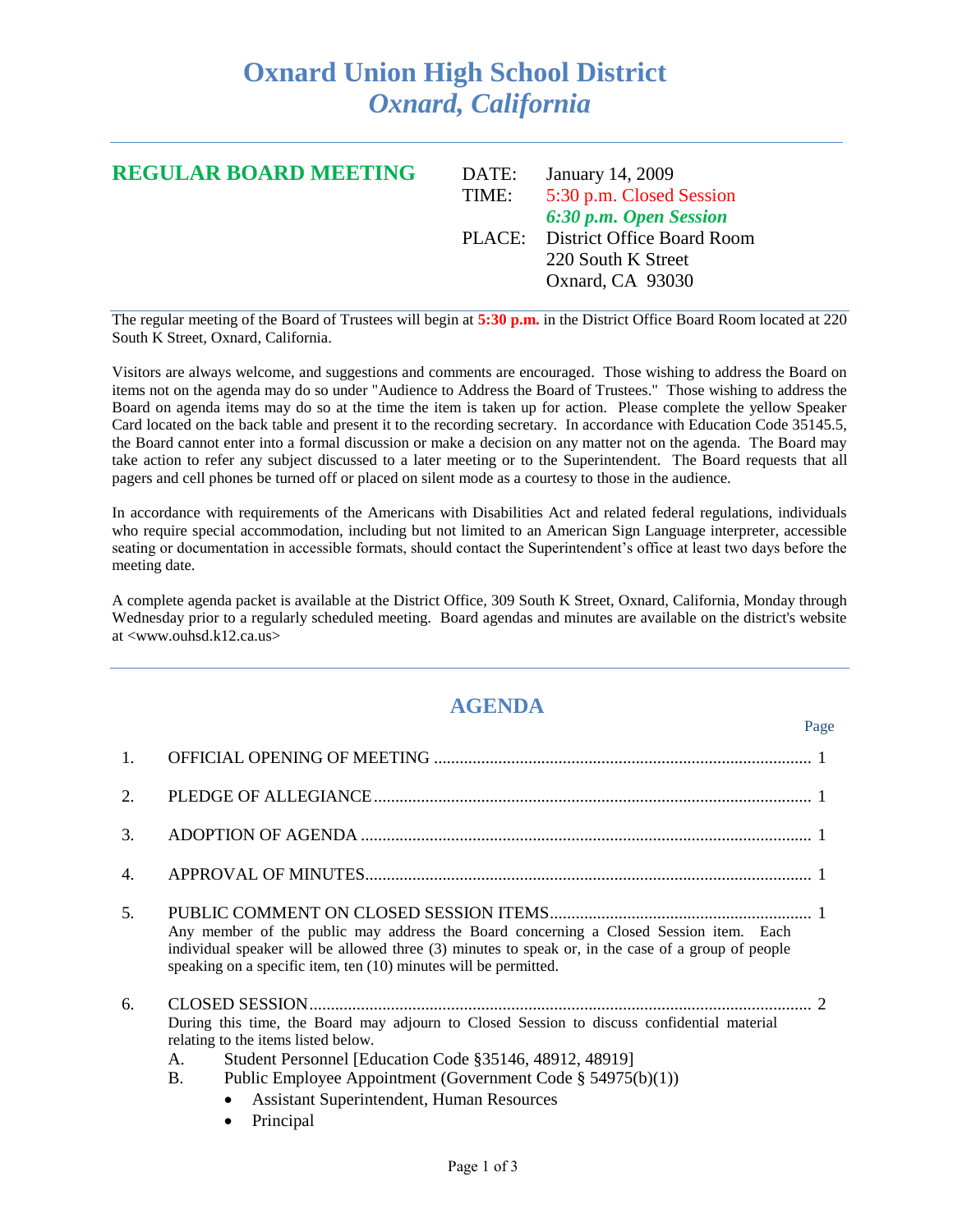|     | <b>Board Meeting Agenda</b>       |                                                                                                                                                                                                                                                                                                                                                                                                                                                                                                                                                                                                                     |
|-----|-----------------------------------|---------------------------------------------------------------------------------------------------------------------------------------------------------------------------------------------------------------------------------------------------------------------------------------------------------------------------------------------------------------------------------------------------------------------------------------------------------------------------------------------------------------------------------------------------------------------------------------------------------------------|
|     | <b>January 14, 2009</b>           | Page                                                                                                                                                                                                                                                                                                                                                                                                                                                                                                                                                                                                                |
|     |                                   |                                                                                                                                                                                                                                                                                                                                                                                                                                                                                                                                                                                                                     |
| 7.  |                                   | $(6:30 p.m. - Time Approximate)$                                                                                                                                                                                                                                                                                                                                                                                                                                                                                                                                                                                    |
| 8.  |                                   | Those persons wishing to address the Board may do so at this time by completing a yellow Speaker<br>Card, located on the back table, and presenting it to the recording secretary. Please address your<br>comments to the Board President. Individual presentations are limited to three (3) minutes each, or in<br>the case of a group of people speaking on a specific items, ten (10) minutes will be permitted. Please<br>refer to the complete text of Oxnard Union High School District Board Policy 910: Procedures for<br>Communicating with the Board of Trustees, located in the front of the Board book. |
| 9.  | A.<br><b>B.</b><br>C.<br>D.<br>Ε. | Board Recognition: California School Board Association (CSBA) Honorees<br>Rebecca Buettner, Director of Assessment and Accountability<br>Golden Bell Recipient: Pacifica High School - Health Academy<br>Board Recognition: Geo Bowl Winner: Oxnard High School<br>Board Report: Dr. Norm Gold - English Language Learners Program Audit Report<br>General District Acknowledgements/Updates: Superintendent Jody Dunlap<br>Regular Report: Student Representative Jasmine M. Tuazon                                                                                                                                |
| 10. |                                   | <b>CONSENT CALENDAR</b>                                                                                                                                                                                                                                                                                                                                                                                                                                                                                                                                                                                             |
|     | А.                                |                                                                                                                                                                                                                                                                                                                                                                                                                                                                                                                                                                                                                     |
|     | <b>B.</b>                         | Consideration of Approval of Student Expulsion by Voluntary Agreement of the<br>School Principal, the Student, and the Students' Parent/Guardian, as per                                                                                                                                                                                                                                                                                                                                                                                                                                                            |
|     | C.                                | Consideration of Approval of Appointment of District Representative to the                                                                                                                                                                                                                                                                                                                                                                                                                                                                                                                                          |
|     | D.                                |                                                                                                                                                                                                                                                                                                                                                                                                                                                                                                                                                                                                                     |
|     | E.                                | Consideration of Approval of Williams Quarterly Report of Administrative                                                                                                                                                                                                                                                                                                                                                                                                                                                                                                                                            |
|     | F.                                | Consideration of Approval of Five-Year Agreement between Oxnard Adult School                                                                                                                                                                                                                                                                                                                                                                                                                                                                                                                                        |
|     | G.                                | Consideration of Approval to Extend Bid #500(04-05) Football Equipment                                                                                                                                                                                                                                                                                                                                                                                                                                                                                                                                              |
|     | Η.                                | Consideration of Approval to Purchase Electronic Networking Equipment from<br>AT&T Global Services, Utilizing the California State Calnet 2 Agreements,                                                                                                                                                                                                                                                                                                                                                                                                                                                             |
|     | I.                                | Consideration of Approval of Agreement with Herff-Jones for the Production of                                                                                                                                                                                                                                                                                                                                                                                                                                                                                                                                       |
|     | J.                                | Consideration of Approval of Contract Modification for LSA Associates, Inc 4                                                                                                                                                                                                                                                                                                                                                                                                                                                                                                                                        |
|     | K.                                | Consideration of Approval of Five-Year Deferred Maintenance Program  4                                                                                                                                                                                                                                                                                                                                                                                                                                                                                                                                              |
|     | L.                                | Consideration of Approval of Compensation Increase for Members of the                                                                                                                                                                                                                                                                                                                                                                                                                                                                                                                                               |
|     | M.                                |                                                                                                                                                                                                                                                                                                                                                                                                                                                                                                                                                                                                                     |
|     | N.                                |                                                                                                                                                                                                                                                                                                                                                                                                                                                                                                                                                                                                                     |

O. Donations........................................................................................................................... 4